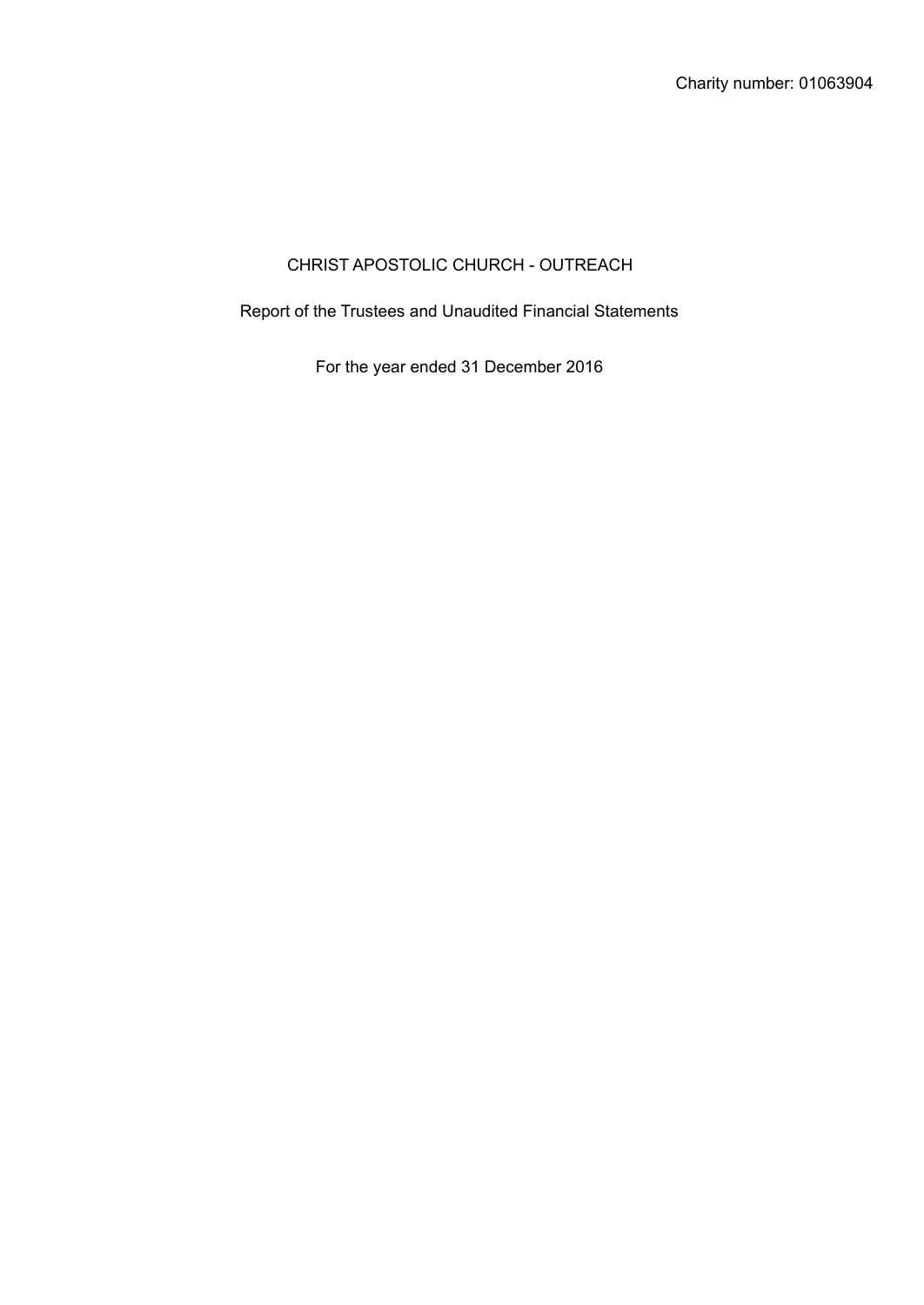## For the year ended 31 December 2016 CHRIST APOSTOLIC CHURCH - OUTREACH Contents Page

| Report of the Trustees                        |        |
|-----------------------------------------------|--------|
| Independent Examiner's Report to the Trustees | 2      |
| <b>Statement of Financial Activities</b>      | 3      |
| <b>Statement of Financial Position</b>        | 4      |
| Notes to the Financial Statements             | 5 to 9 |
| Detailed Statement of Financial Activities    | 10     |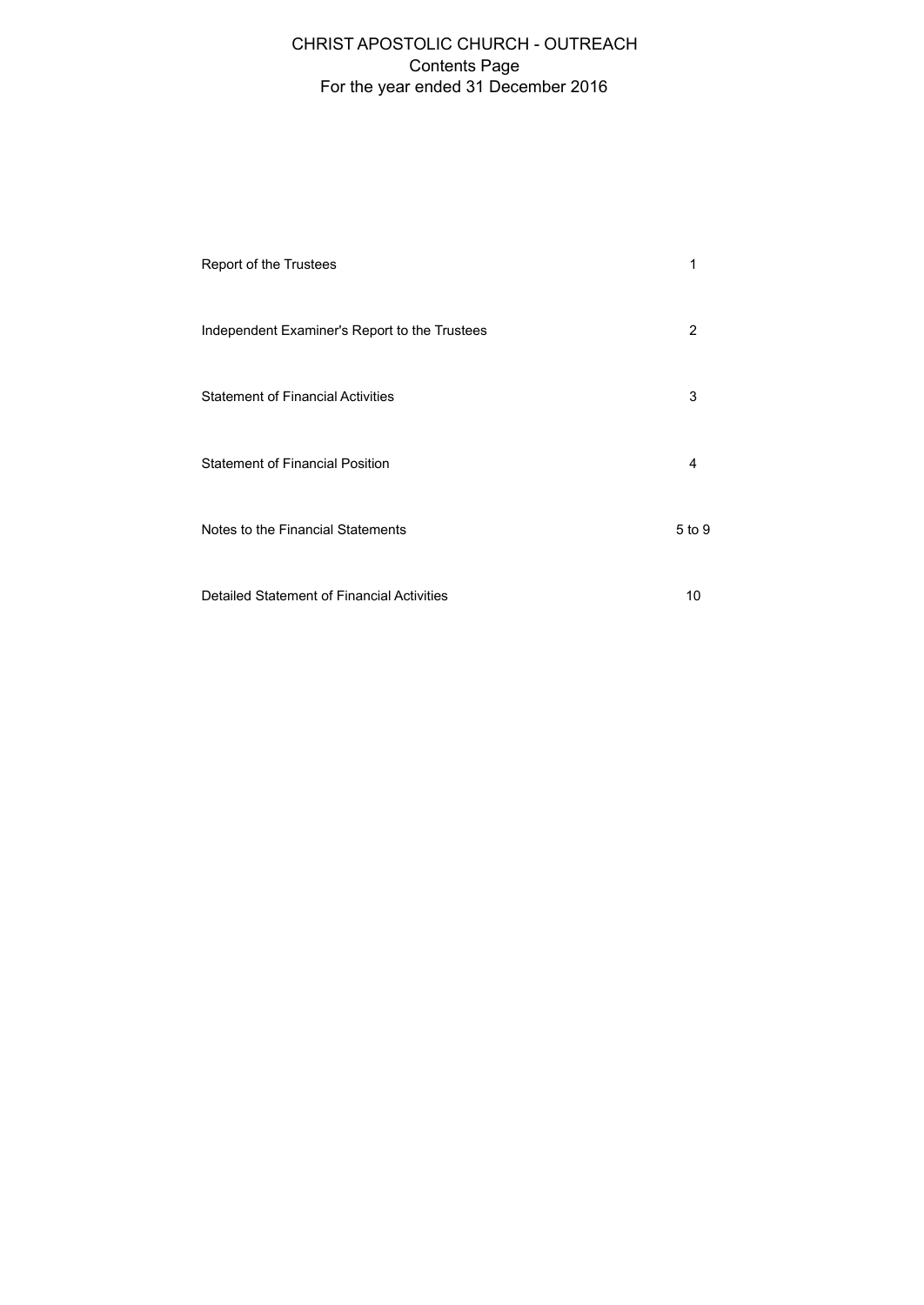The Trustees have pleasure in presenting their report and the financial statements for the charity for the year ended 31 December 2016. The Trustees have adopted the provisions of Accounting and Reporting by Charities: Statement of Recommended Practice applicable to charities preparing their accounts in accordance with the Financial Reporting Standard applicable in the UK and the Republic of Ireland (FRS 102) (effective 1 January 2015).

#### **OBJECTIVES AND ACTIVITIES**

#### **Objectives and aims**

The trustees have considered the Charity Commision's guidance on public benefit, including the guidance 'public benefit: running a charity (PB2)'.

### **REFERENCE AND ADMINISTRATIVE INFORMATION**

| <b>Name of Charity</b>             | CHRIST APOSTOLIC CHURCH - OUTREACH |
|------------------------------------|------------------------------------|
| <b>Charity registration number</b> | 01063904                           |
| <b>Principal address</b>           | 413 HIGH ROAD                      |
|                                    | <b>TOTTENHAM</b>                   |
|                                    | <b>LONDON</b>                      |
|                                    | N <sub>17</sub> 6RD                |

#### **Trustees**

The trustees and officers serving during the year a[nd since the year end were as follows:](uk-bus:AddressLine3)

[Rev AMOS ODUNAYO FASHINA](uk-bus:PostalCodeZip) Rev JOSEPH ADEWUYI Mr OLUGBENGA BABATOLA [Rev GBOYEGA OYELADE](uk-bus:NameEntityOfficer:Director:1.00) [Mr S.OLUBISI AKINYEMI](uk-bus:NameEntityOfficer:Director:2.00) [Mr SAM. A AWORINDE](uk-bus:NameEntityOfficer:Director:3.00) [Mr LAYI OPALEKE](uk-bus:NameEntityOfficer:Director:4.00) [Mr ADEDEJI OLALEYE](uk-bus:NameEntityOfficer:Director:5.00) [Mr S AJILORE](uk-bus:NameEntityOfficer:Director:6.00) [Mr MICHAEL AYODEJI AFOLABI](uk-bus:NameEntityOfficer:Director:7.00) [Mr M.A AJAYI](uk-bus:NameEntityOfficer:Director:8.00) **Independent examiners** [JAMES BARNASCO & CO](uk-bus:NameEntityOfficer:Director:9.00) [58 PERRONET HOUSE](uk-bus:NameEntityOfficer:Director:10.00) [PRINCESS STREET](uk-bus:NameEntityOfficer:Director:11.00) [LONDON](uk-bus:NameEntityAccountants) SE1 6JS

Approved by the Board of Trustees and signed on its behalf by

.............................................................................

29 October 2017

Rev AMOS ODUNAYO FASHINA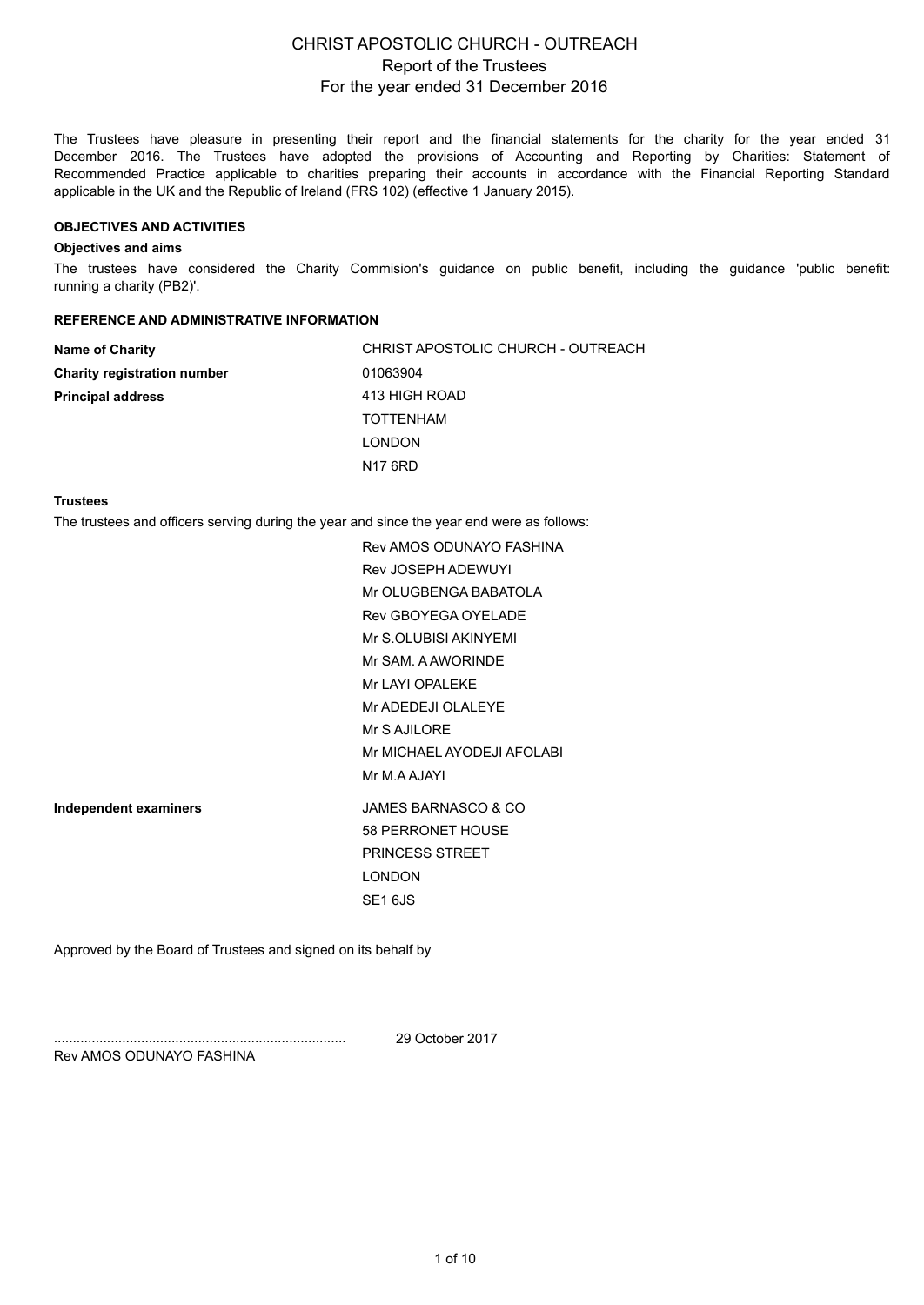I report on the accounts of the charity for the year ended 31 December 2016, which comprise the Statement of Financial Activities, the Statement of Financial Position and the related notes.

#### **Respective responsibilities of trustees and examiner**

[The charity's trustees are responsible for the preparation of the accounts. The charity's trustees consider that an audit is not](uk-char:IndependentExaminationFree-textComment) required for this year under section 144(2) of the Charities Act 2011 (the 2011 Act) and that an independent examination is required.

It is my responsibility to:

- examine the accounts under section 145 of the 2011 Act;

- to follow the procedures laid down in the General Directions given by the Charity Commission (under section 145(5)(b) of the 2011 Act); and

- to state whether particular matters have come to my attention.

#### **Basis of independent examiner's report**

[My examination was carried out in accordance with the General Directions given by the Charity Commission. An](uk-char:StatementOnRespectiveResponsibilitiesDirectorstrusteesIndependentExaminer) examination includes a review of the accounting records kept by the charity and a comparison of the accounts presented with those records. It also includes consideration of any unusual items or disclosures in the accounts, and seeking explanations from you as trustees concerning any such matters. The procedures undertaken do not provide all the evidence that would be required in an audit and consequently no opinion is given as to whether the accounts present a 'true and fair view' and the report is limited to those matters set out in the statement below.

#### **Independent examiner's statement**

In connection with my examination, no matter has come to my attention:

(1) which gives me reasonable cause to believe that, in any material respect, the requirements:

- to keep accounting records in accordance with 130 of the 2011 Act; and

- to prepare accounts which accord with the accounting records and comply with the accounting requirements of the 2011 Act

have not been met, or

[\(2\) to which, in my opinion, attention should be drawn in order to enable a proper understanding of the accounts to be](uk-char:WhereCharityCharitableCompanyAccountingRecordsHaveNotBeenKeptInAccordanceWithSection386CompaniesAct2006) reached.

JAMES BARNASCO & CO 58 PERRONET HOUSE PRINCESS STREET LONDON SE1 6JS 29 October 2017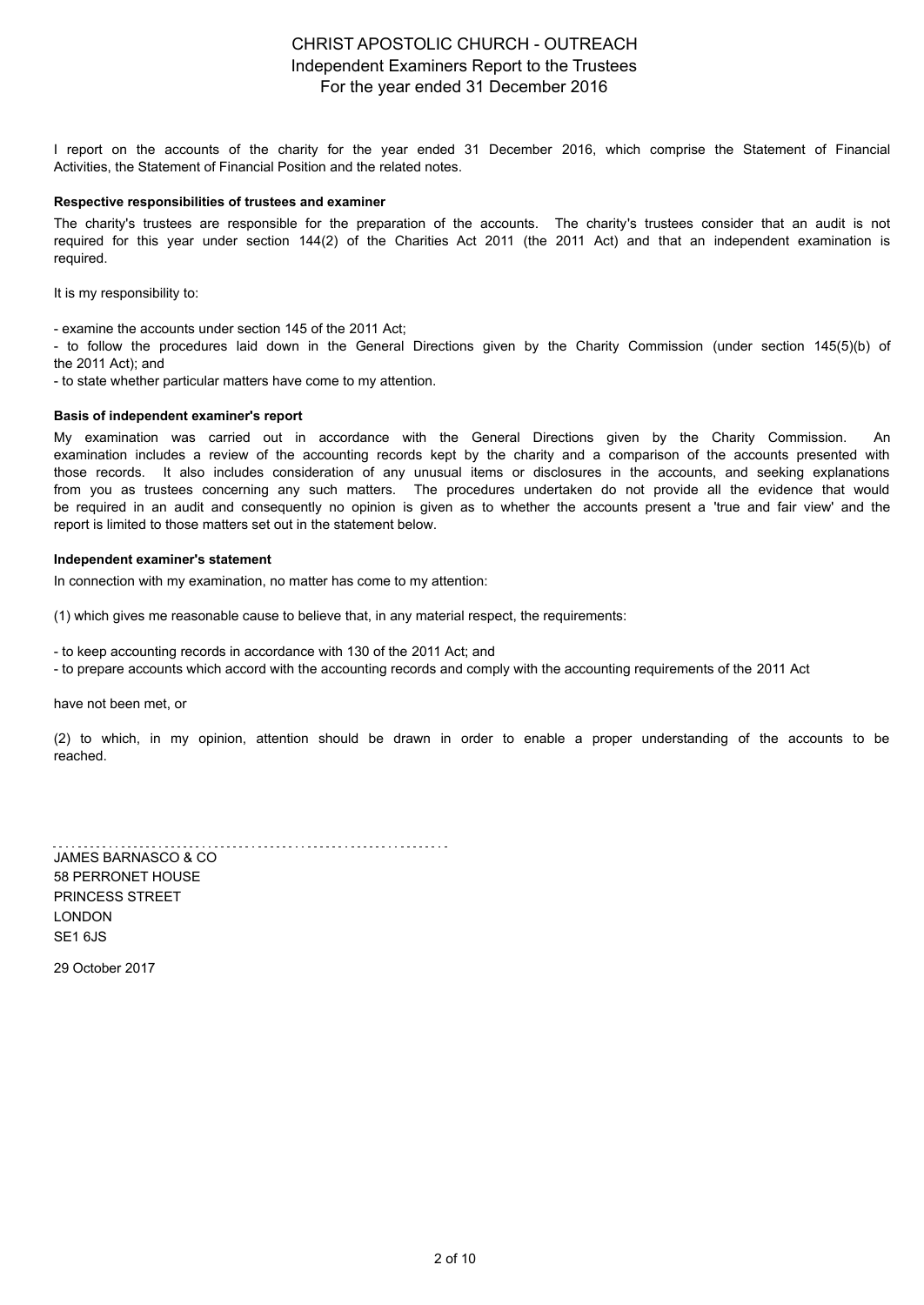|                                    | <b>Notes</b> | <b>Unrestricted</b><br>funds | 2015       |
|------------------------------------|--------------|------------------------------|------------|
|                                    |              | £                            | £          |
| Income and endowments from:        |              |                              |            |
| Donations and legacies             | 2            | 424,299                      | 360,680    |
| Investments                        | 3            | 11,171                       | 22,671     |
| <b>Total</b>                       |              | 435,470                      | 383,351    |
| <b>Expenditure on:</b>             |              |                              |            |
| Raising funds                      | 4            | (383, 646)                   | (359, 557) |
| <b>Total</b>                       |              | (383, 646)                   | (359, 557) |
| Net income                         |              | 51,824                       | 23,794     |
| <b>Reconciliation of funds</b>     |              |                              |            |
| Total funds brought forward        |              | 844,010                      | 838,978    |
| <b>Total funds carried forward</b> |              | 895,834                      | 862,772    |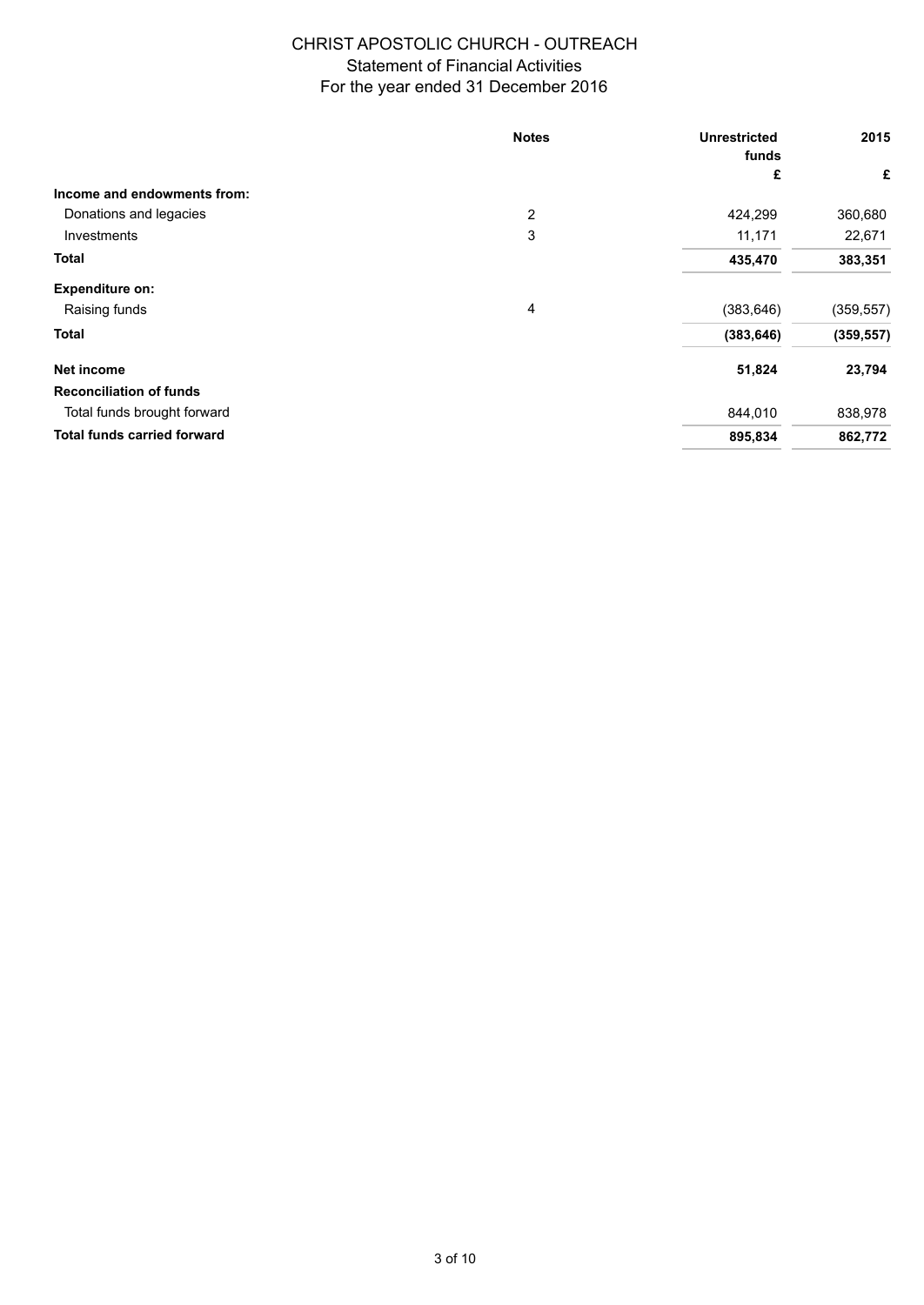### As at 31 December 2016

|                                                         | <b>Notes</b> | 2016       | 2015       |
|---------------------------------------------------------|--------------|------------|------------|
|                                                         |              | £          | £          |
| <b>Fixed assets</b>                                     |              |            |            |
| Tangible assets                                         | 9            | 1,423,164  | 1,428,058  |
|                                                         |              | 1,423,164  | 1,428,058  |
| <b>Current assets</b>                                   |              |            |            |
| Cash at bank and in hand                                |              | (3,536)    | 2,173      |
|                                                         |              | (3,536)    | 2,173      |
| Creditors: amounts falling due within one year          | 10           | (19, 215)  | (14, 410)  |
| <b>Net current assets</b>                               |              | (22, 751)  | (12, 237)  |
| Total assets less current liabilities                   |              | 1,400,413  | 1,415,821  |
| Creditors: amounts falling due after more than one year | 11           | (541, 174) | (571, 811) |
| <b>Net assets</b>                                       |              | 859,239    | 844,010    |
| The funds of the charity                                |              |            |            |
| Unrestricted income funds                               | 12           | 859,239    | 844,010    |
| <b>Total funds</b>                                      |              | 859,239    | 844,010    |

The financial statement were approved and authorised for issue by the Board and signed on its behalf b[y:](uk-char:CharityFunds:TotalUnrestrictedFunds)

Rev AMOS ODUNAYO FASHINA

Trustee

29 October 2017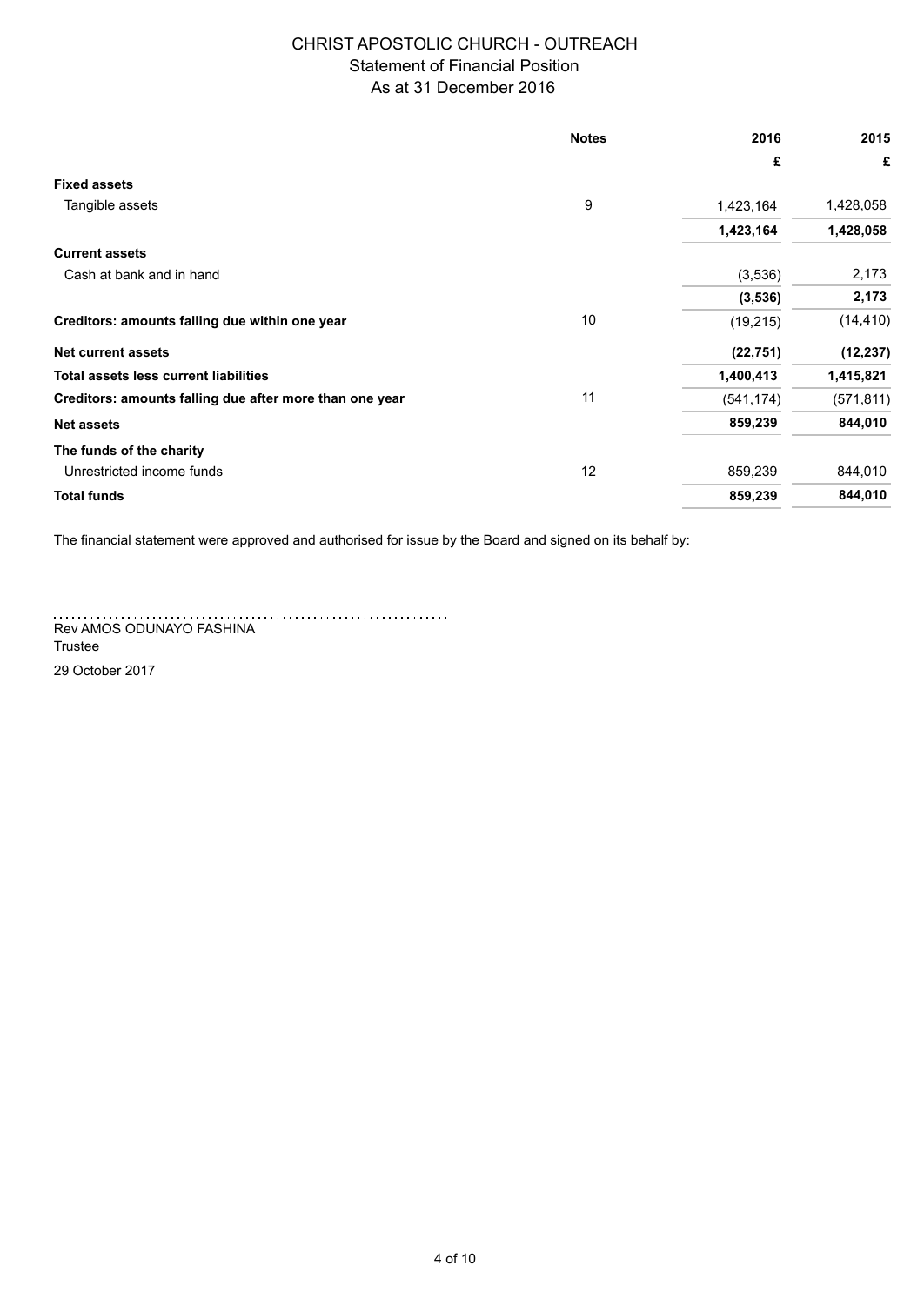#### **1. Accounting Policies**

#### **Basis of accounting**

The financial statements have been prepared under the historical cost convention, except for investments which are included at market value and the revaluation of certain fixed assets and in accordance with the Charities SORP (FRS 102) 'Accounting and Reporting by Charities: Statement of Recommended Practice applicable to charities preparing their accounts in accordance with the Financial Reporting Standard applicable in the UK and Republic of Ireland (FRS 102) (effective 1 January 2015)', Financial Reporting Standard 102 the Financial Reporting Standard applicable in the UK and Republic of Ireland (FRS 102), and the Charities Act 2011.

[CHRIST APOSTOLIC CHURCH - OUTREACH meets the definition of a public benefit entity under FRS 102. Assets and](uk-core:StatementComplianceWithApplicableReportingFramework)  liabilities are initially recognised at historical cost or transaction value unless otherwise stated in the relevant accounting policy note(s).

#### **2. I[ncome from donations and legacies](uk-core:PropertyPlantEquipmentPolicy)**

|                           | 2016    | 2015    |
|---------------------------|---------|---------|
|                           | £       | £       |
| <b>Unrestricted funds</b> |         |         |
| Donations received        | 378,741 | 318,250 |
| Grants received           | 45,558  | 42,430  |
|                           | 424,299 | 360,680 |

#### **3. Investment income**

|                                      | 2016                     | 2015   |
|--------------------------------------|--------------------------|--------|
|                                      | £                        | £      |
| <b>Unrestricted funds</b>            |                          |        |
| Income from investment<br>properties | 11,171                   | 22,670 |
| Bank interest receivable             | $\overline{\phantom{0}}$ |        |
|                                      | 11,171                   | 22.671 |

#### **4. Expenditure on generating donations and legacies**

|                           | 2016    | 2015    |  |
|---------------------------|---------|---------|--|
|                           | £       | £       |  |
| <b>Unrestricted funds</b> |         |         |  |
| Donations                 | 136,339 | 136,882 |  |
| Subscriptions             | 14,843  | 10,740  |  |
| Support costs             | 232,464 | 211,935 |  |
|                           | 383,646 | 359,557 |  |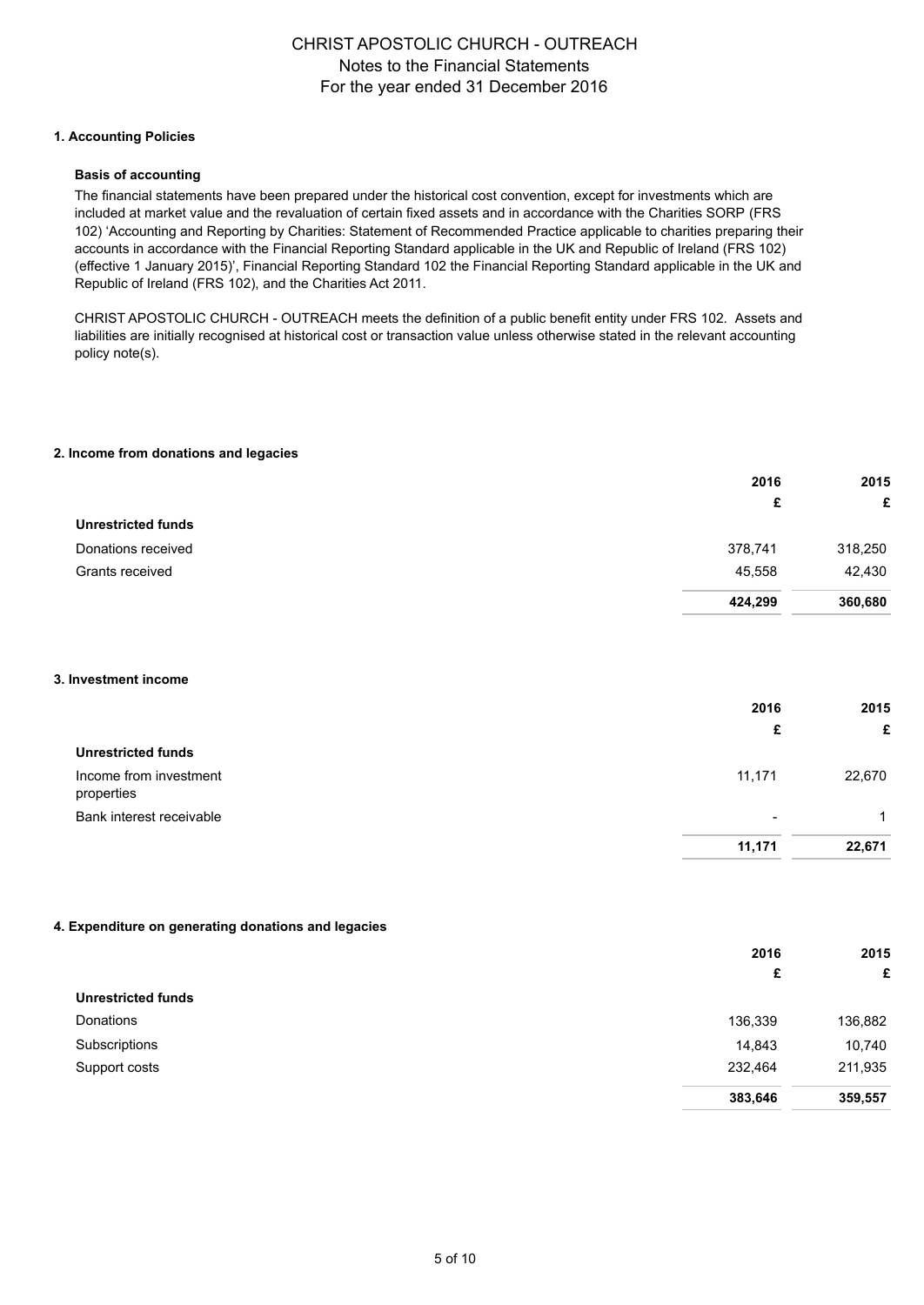### **5. Analysis of support costs**

|                         | 2016    | 2015    |
|-------------------------|---------|---------|
|                         | £       | £       |
| <b>Voluntary Income</b> |         |         |
| <b>Support cost 5</b>   | 189,732 | 166,748 |
| <b>Governance costs</b> | 79,327  | 63,949  |
|                         | 269,059 | 230,697 |

### **6. Net income/(expenditure) for the year**

|  |  | This is stated after charging/(crediting): |
|--|--|--------------------------------------------|
|  |  |                                            |

| 2016  | 2015  |  |
|-------|-------|--|
|       |       |  |
| 7.508 | 7.155 |  |
| 6.000 | 6,000 |  |
|       |       |  |

### **7. Staff costs**

Total staff costs for the year ended 31 December 2016 were:

|                       | 2016    | 2015    |  |
|-----------------------|---------|---------|--|
|                       | £       | £       |  |
| Salaries and wages    | 108,958 | 107,720 |  |
| Social security costs | 8,979   | 9,482   |  |
| Pension costs         | 6,000   | 6,000   |  |
|                       | 123,936 | 123,203 |  |

### **8. Comparative for the Statement of Financial Activities**

The comparative year values on the Statement of Financial Activites are for unrestricted funds.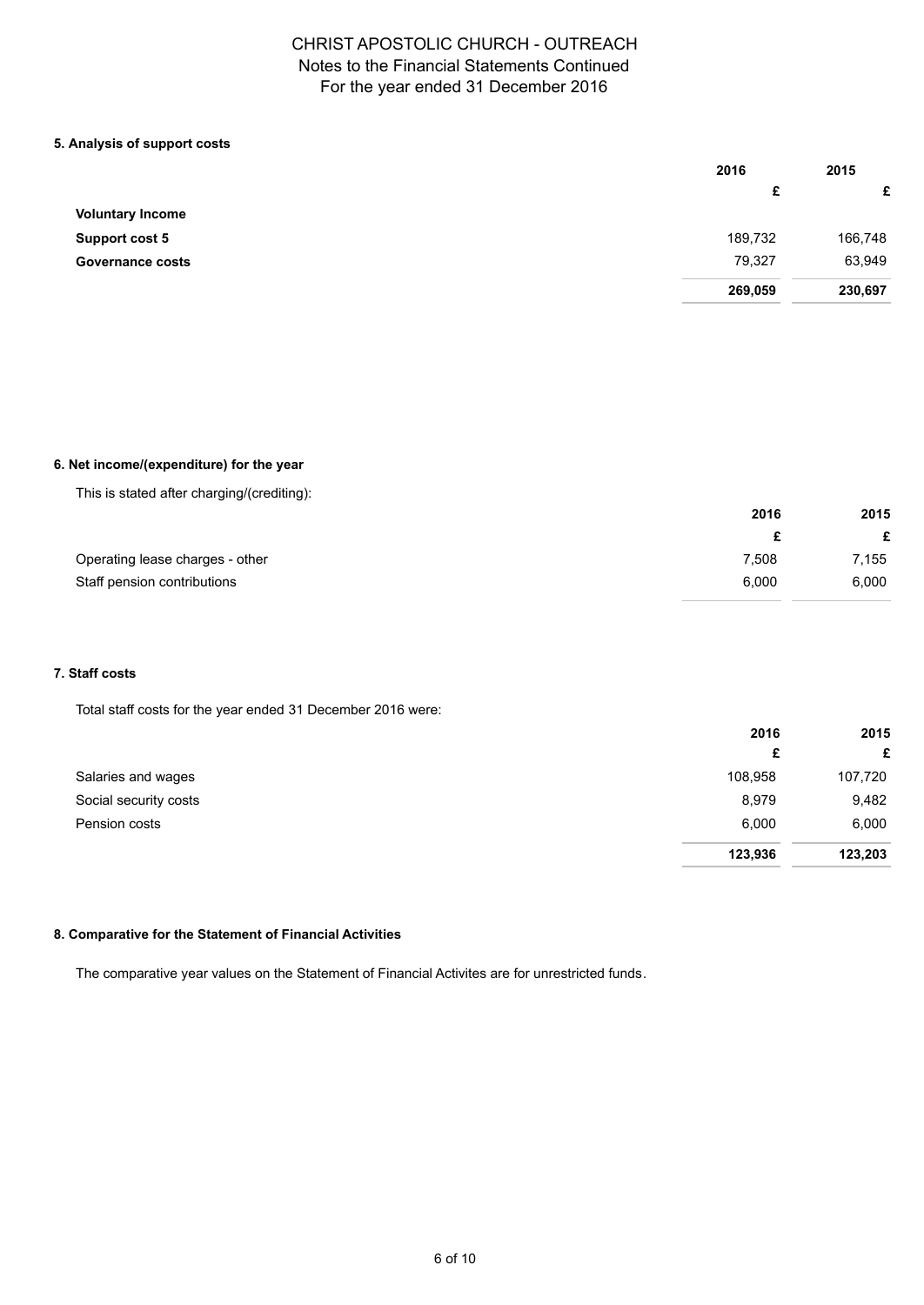### **9. Tangible fixed assets**

| <b>Cost or valuation</b> | <b>Land and</b><br>buildings | <b>Multimedia</b><br><b>Equipments</b> | <b>Motor</b><br>vehicles | <b>Fixtures and</b><br>fittings | Computer<br>equipment | <b>Total</b> |
|--------------------------|------------------------------|----------------------------------------|--------------------------|---------------------------------|-----------------------|--------------|
|                          |                              | £                                      | £                        | £                               | £                     | £            |
| At 01 January 2016       | 1,408,484                    | 63,368                                 | 2,340                    | 32,862                          | 22,633                | 1,529,687    |
| At 31 December 2016      | 1,408,484                    | 63,368                                 | 2,340                    | 32,862                          | 22,633                | 1,529,687    |
| <b>Depreciation</b>      |                              |                                        |                          |                                 |                       |              |
| At 01 January 2016       |                              | 50,097                                 | 585                      | 30,314                          | 20,633                | 101,630      |
| Charge for year          |                              | 3,318                                  | 439                      | 637                             | 500                   | 4,893        |
| At 31 December 2016      |                              | 53,415                                 | 1,024                    | 30,951                          | 21,133                | 106,523      |
| <b>Net book values</b>   |                              |                                        |                          |                                 |                       |              |
| At 31 December 2016      | 1,408,484                    | 9,953                                  | 1,316                    | 1,911                           | 1,500                 | 1,423,164    |
| At 31 December 2015      | 1,408,484                    | 13,271                                 | 1,755                    | 2,547                           | 2,000                 | 1,428,057    |

The depreciation charge for the year is  $£(17,165)$  in respect of [assets leased under finance leases](uk-core:PropertyPlantEquipment::0:E) or hire purchase contracts.

### **10. [Creditors: amounts falling due within one year](zLeasedDEPz)**

|                 | 2016   | 2015   |
|-----------------|--------|--------|
|                 | £      | £      |
| Other creditors | 19,215 | 14,410 |
|                 | 19,215 | 14,410 |

### **11. Creditors: amounts falling due after more than one year**

|                      | 2016    | 2015    |
|----------------------|---------|---------|
|                      |         | £       |
| Loans and overdrafts | 541,174 | 571,811 |
|                      | 541,174 | 571,811 |

The following liabilities disclosed under creditors falling due after more than one year are secured by [the charity:](uk-core:BankBorrowingsOverdrafts:AfterOneYear!Unsecured)

| Bank loans and overdrafts | 505.392 | 527.733 |
|---------------------------|---------|---------|
|                           | 505.392 | 527,733 |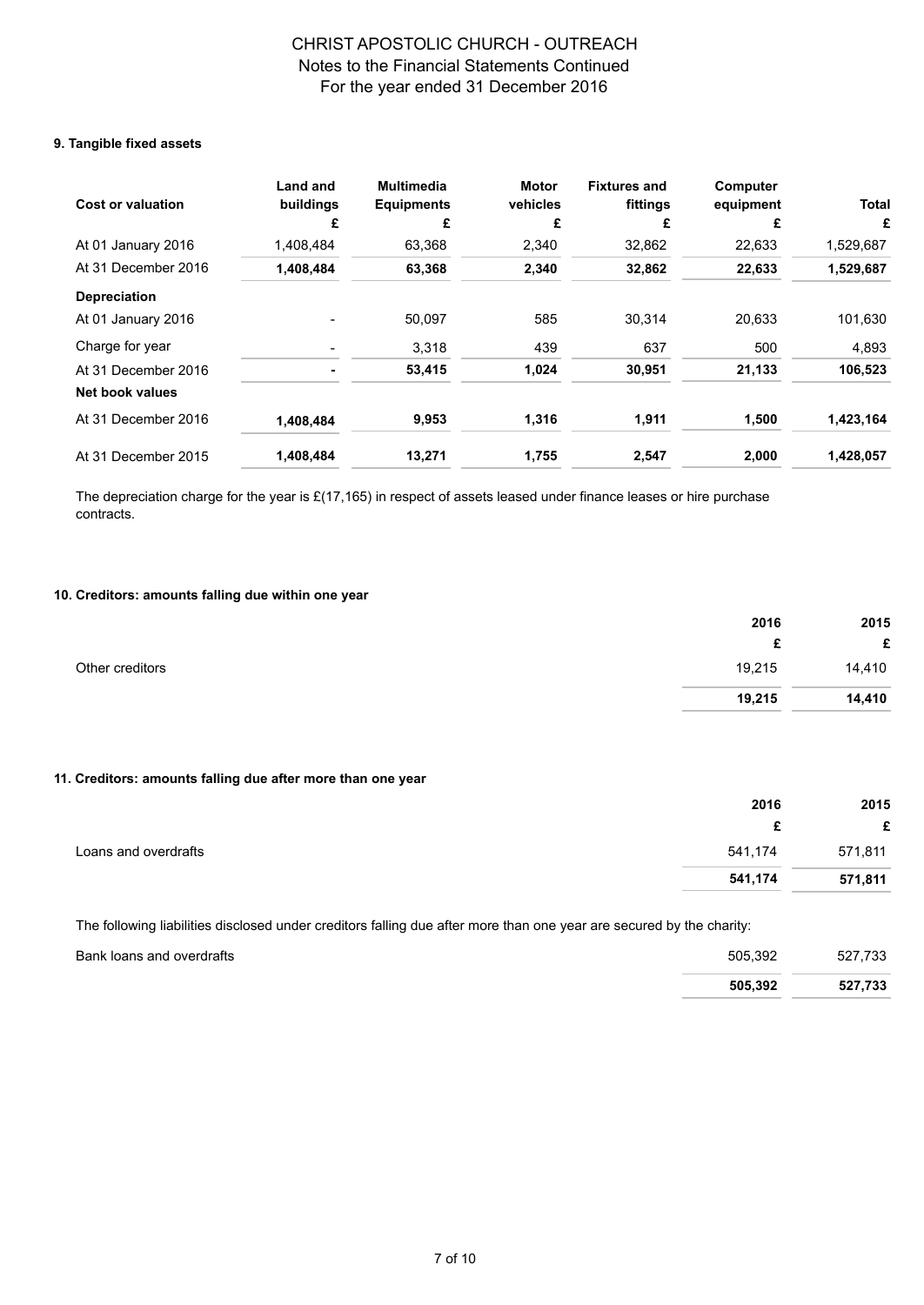### **12. Movement in funds**

### **Unrestricted Funds**

|                                           | <b>Balance at</b><br>01/01/2016 | Incoming<br>resources | Outgoing<br>resources | <b>Balance at</b><br>31/12/2016 |
|-------------------------------------------|---------------------------------|-----------------------|-----------------------|---------------------------------|
|                                           | £                               | £                     | £                     | £                               |
| General                                   |                                 |                       |                       |                                 |
| General                                   | 844,010                         | 435,470               | (420, 241)            | 859,239                         |
|                                           | 844,010                         | 435,470               | (420, 241)            | 859,239                         |
| <b>Unrestricted Funds - Previous year</b> |                                 |                       |                       |                                 |
|                                           | <b>Balance at</b>               | Incoming              | Outgoing              | <b>Balance at</b>               |
|                                           | 01/01/2015                      | resources             | resources             | 31/12/2015                      |
|                                           | £                               | £                     | £                     | £                               |
| General                                   |                                 |                       |                       |                                 |
| General                                   | 838,978                         | 383,351               | (378, 319)            | 844,010                         |
|                                           | 838,978                         | 383,351               | (378, 319)            | 844,010                         |

### **Purpose of unrestricted Funds**

General

Charitable activitities

### **13. An[alysis of net assets between funds](uk-char:ExplanationPurposesTrustLawRestrictionsImposedOnEachMaterialFund:MaterialFund:1)**

|                           | Tangible<br>fixed assets | <b>Net current</b><br>assets /<br>(liabilities) | Creditors ><br>one year | <b>Net Assets</b> |
|---------------------------|--------------------------|-------------------------------------------------|-------------------------|-------------------|
|                           | £                        | £                                               | £                       | £                 |
| <b>Unrestricted funds</b> |                          |                                                 |                         |                   |
| General                   |                          |                                                 |                         |                   |
| General                   | 1,423,164                | (22, 751)                                       | (541, 174)              | 859,239           |
|                           | 1,423,164                | (22, 751)                                       | (541, 174)              | 859,239           |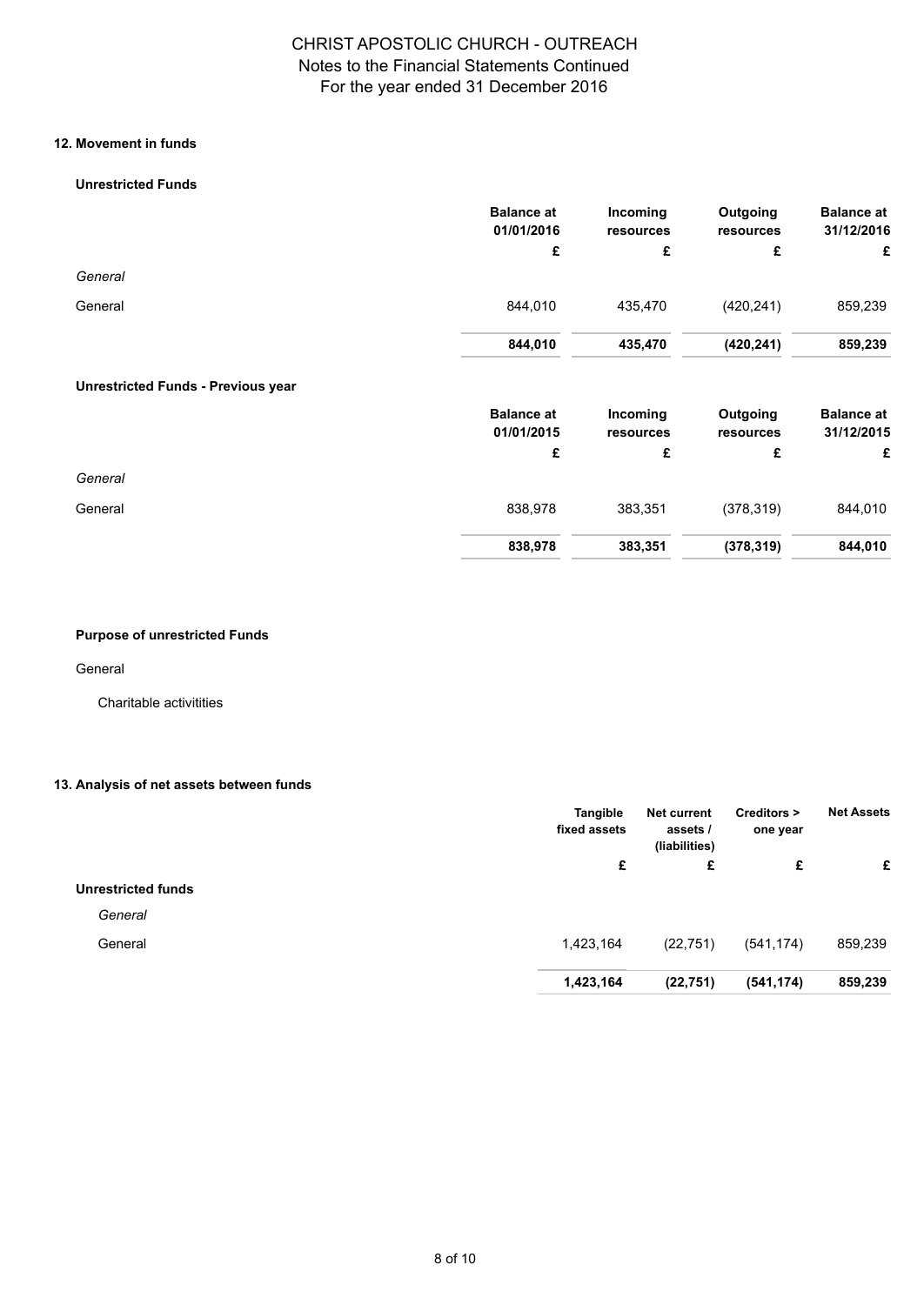## For the year ended 31 December 2016 CHRIST APOSTOLIC CHURCH - OUTREACH Notes to the Financial Statements Continued

### **Previous year**

|                           | Tangible<br>fixed assets | <b>Net current</b><br>assets /<br>(liabilities) | Creditors ><br>one year | <b>Net Assets</b> |
|---------------------------|--------------------------|-------------------------------------------------|-------------------------|-------------------|
|                           | £                        | £                                               | £                       | £                 |
| <b>Unrestricted funds</b> |                          |                                                 |                         |                   |
| General                   |                          |                                                 |                         |                   |
| General                   | 1,428,058                | (12, 237)                                       | (571, 811)              | 844,010           |
|                           | 1,428,058                | (12, 237)                                       | (571, 811)              | 844,010           |